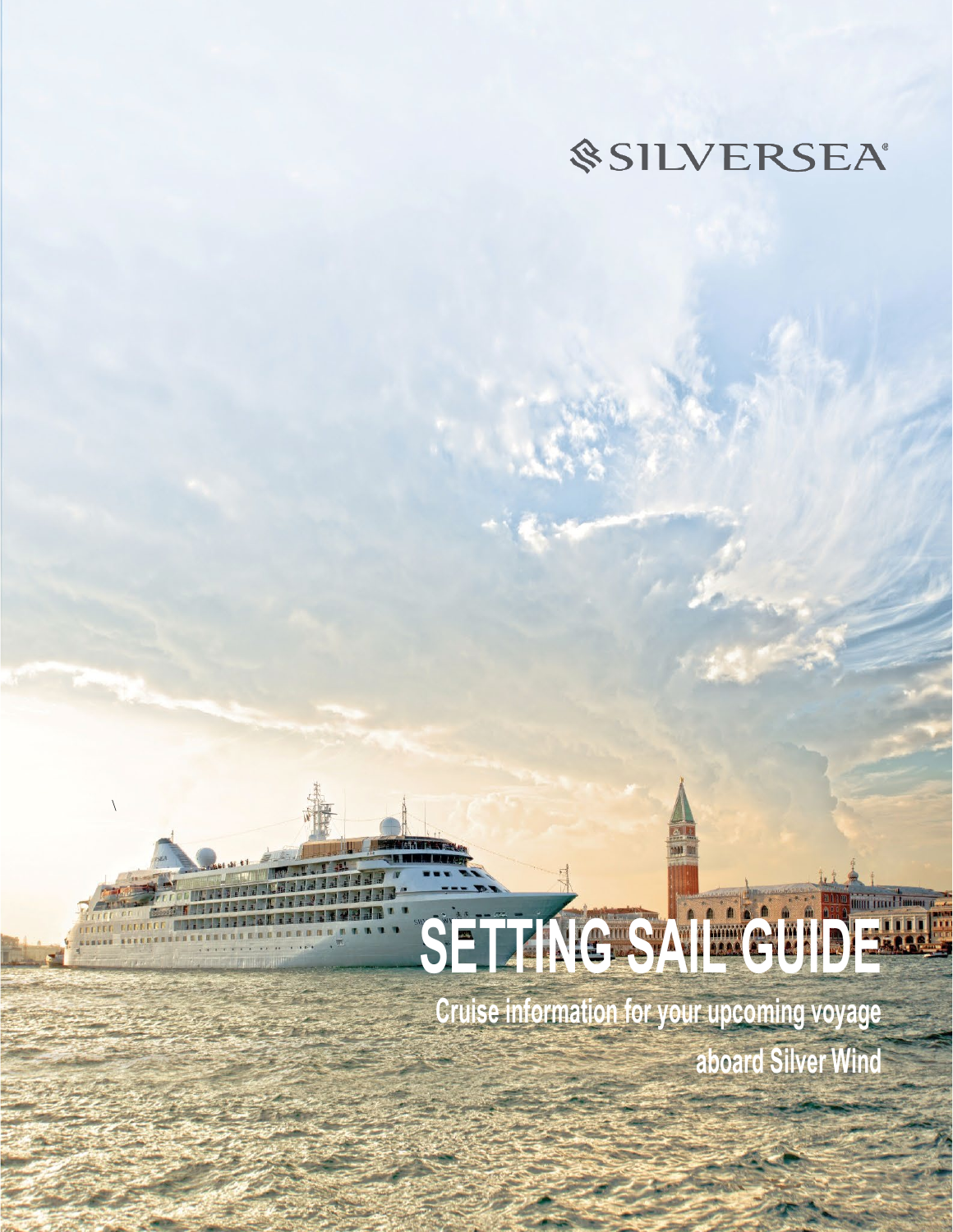# *<u>SILVERSEA®</u>*

### WELCOME TO SILVERSEA

Welcome to the world of Silversea and thank you for choosing to sail with us. Frequently, our guests have questions they would like to ask about their upcoming Silversea Expedition, about various policies and guidelines, or what to expect onboard and ashore. With this Setting Sail Guide, we have tried to anticipate questions you may have.

These pages contain essential information regarding preparation and packing for your Silversea Expedition, descriptions of the amenities and facilities onboard Silver Wind and preparation for your trip back home. This guide is a general summary of helpful information. For full terms and conditions, please refer to Silversea's Voyage Atlas, Silversea.com or the Passage/Holiday Contract that is included in your documentation packet.

Within this guide, you will find an Introduction to "Zodiac<sup>®</sup> Landing Craft". By familiarizing yourself with this information, you will be better prepared for your onboard instruction sessions with the Expedition Team.

It is our goal to provide you with an exceptional travel experience. If we have not covered a subject that is important to you — or if you have a special request please contact your travel agent or seek assistance from our Reservations Department

We look forward to welcoming you onboard.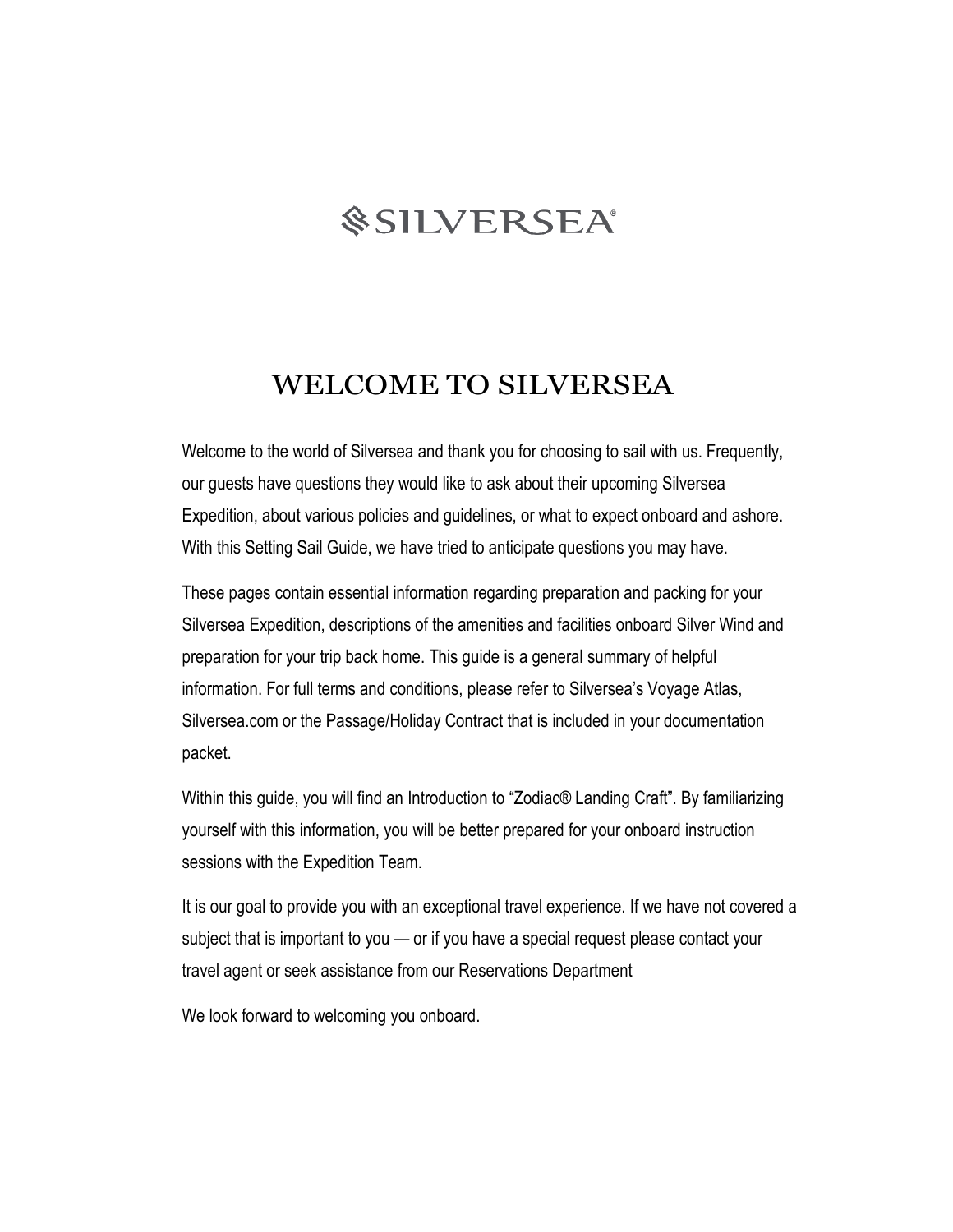

## TABLE OF CONTENTS

#### PRIOR TO YOUR VOYAGE

- **4** Customs Embarkation/ Disembarkation Hotel And Transfer Programmes Luggage Allowance
- **5** | Medical [Information](#page-4-0) [Silver Shore Baggage](#page-4-0)  [Valet](#page-4-0) [Special](#page-4-0) Dietary [Requirements](#page-4-0)
- **6** | Special Occasions Travel **Documents**

#### WHILE ABOARD

- **6** | Silversea's All-Inclusive Fares Communication Services
- **7** | Dining Options Electrical **Appliances** Enrichment And Entertainment Expedition Excursions
- **8** | Guidelines For [Responsible](#page-8-0) **[Travel](#page-8-0)**

#### WHILE ABOARD

- **9** | Money Matters Onboard Services And Facilities
- **10** Expedition Policies Public Rooms Spa And Fitness
- **11** [Valuables](#page-11-0)

#### WHAT TO PACK

- 11 | Packing [EssentialsAntarctica](#page-11-0)
- **12** | Arctic
- **13** Europe [and the British Isles](#page-14-0)
- 14 | Warm Weather Other Items to Pack

#### AIR INFORMATION

**15** All Guests For US Guests For UK And EU Guests For AP Guests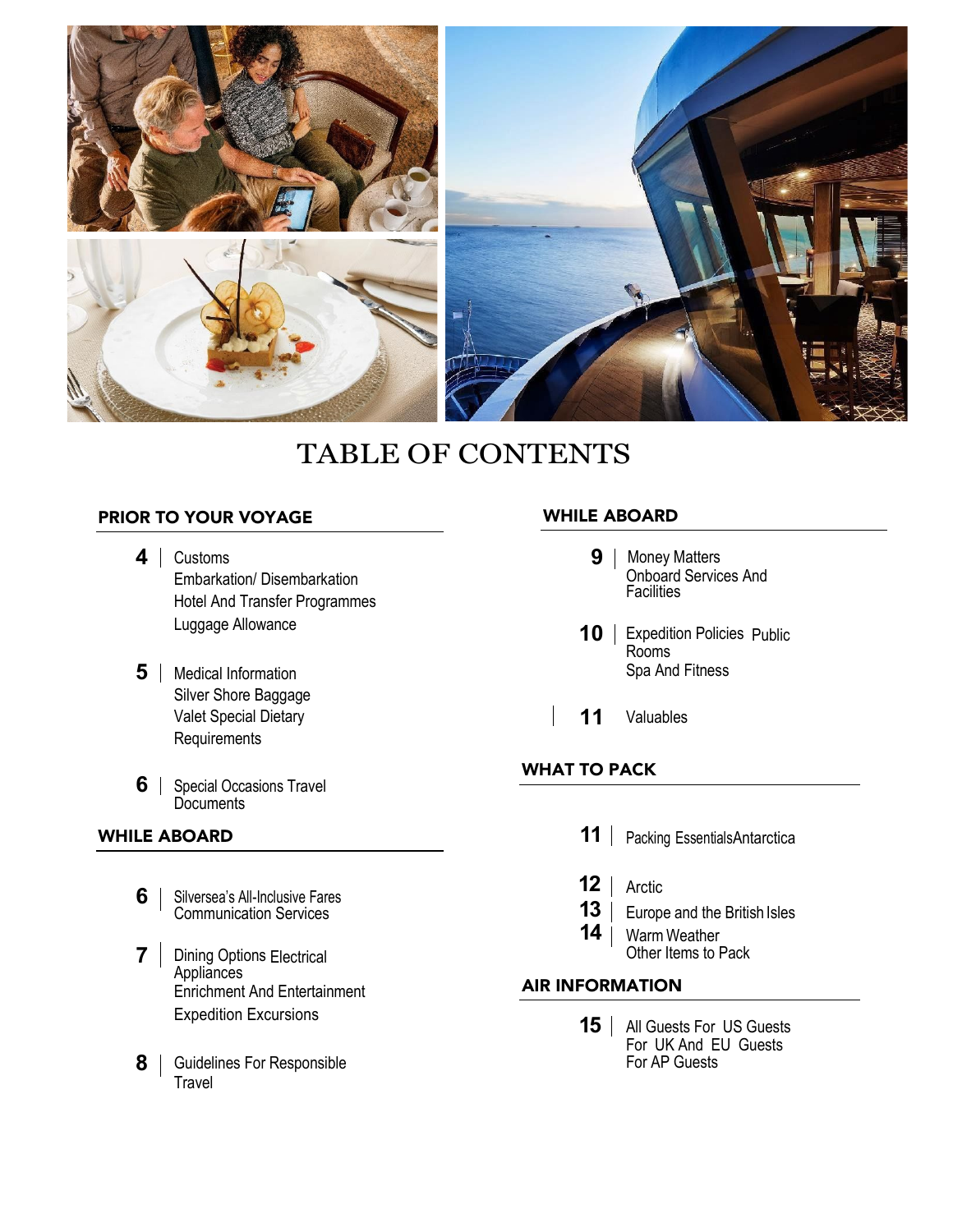# PRIOR TO YOUR VOYAGE

#### CUSTOMS

Prior to departing, please consider registering your valuables (e.g. jewellery, cameras, electronic equipment, etc.) with U.S. Customs. Although this is not a requirement, it will help to prevent delays in clearing Customs upon your return to the U.S. For further information, please consult your travel professional or visit the U.S. Customs Services' website at www.cbp.gov and click on "Travel". If you are not a U.S. resident, contact your local Customs office.

For information on customs regulations, which may impact entry into your home country, please contact your local customs office.

#### EMBARKATION / DISEMBARKATION

Embarkation times are included in your final cruise documents. Cruise ships departing from U.S. ports will be required by the U.S. Customs and Border protection to provide the full passenger and crew manifest to the U.S. Government 60-minutes before departure. All guests must be on board at least 90-minutes prior to the ship's departure to meet this government requirement. Guests arriving after the manifest has been submitted to the U.S. Customs and Border Protection will be denied boarding. For non-U.S. ports, guests are required to be on board at least two hours before the ship's scheduled departure time. Once you arrive at the terminal, you will need to show your Silversea voyage documents and your passport. We strongly recommend that you keep all necessary documents handy in your carry-on bag.

#### HOTEL & TRANSFER PROGRAMMES

Cruise-only guests who purchased an optional pre- and/or post- cruise Hotel Programme package through Silversea should refer to their Silversea Final Cruise Documents for applicable transfer arrangement information. Please contact Silversea and advise us of your flight schedules to ensure proper arrangement of transfers.

Guests who have made independent pre- and/or post cruise hotel arrangements may purchase applicable ground transportation and baggage handling through Silversea. Please contact your travel agent for availability and details.

Due to distance between the ship's berth and the airport

in some ports and due to limited flight connectivity, guests should allow additional time for departing/connecting flights.

This will allow for unexpected delays, including but not limited to, disembarkation formalities, transfer time to the airport, two to three hours for flight check-in, unanticipated scheduled air or charter flight delays, baggage claim/transfer, and customs and immigration procedures.

Guests requiring wheelchair assistance should notify Silversea in advance to ensure appropriate transportation and/or accommodation arrangements are made.

#### LUGGAGE ALLOWANCE

Luggage for Silversea guests must be handled in accordance with regulations and tariffs of airlines and/or ground operators. All of your luggage must be securely packed and tagged with the preprinted luggage tags supplied as part of your documentation package. In accordance with airport security restrictions for carryon baggage, we recommend that you hand carry your Silversea Final Cruise Documents and documents (passports, visas, inoculation verification, cruise and air tickets), medications and valuables. Liquid, fragile, perishable and other articles not suitably packed are transported at your own risk. Upon embarkation of the ship, whilst every effort will be made to deliver luggage to your suite/stateroom in a timely manner, delivery may be delayed due to strict customs formalities, which are beyond the ship's control. Important Notice: To avoid excess luggage fees, it is highly recommended that you verify the luggage allowance for all airlines/flights (pre and post) booked in conjunction with your cruise and pack according to the most restrictive policy.

#### SCHEDULED FLIGHTS

Luggage allowance guidelines/fees vary by airline, airport and/or class of service booked/ticketed. Airlines are strictly enforcing their policies and you may be required to pay fees at check-in. Many airlines limit each piece of luggage to 23kg (50lbs) or less. Airlines change their policies frequently; therefore, it is highly recommended that you or your travel professional contact the airlines directly for the most up-to- date luggage allowance policies. These policies are updated regularly on most airline web sites. Please note that each guest is fully responsible for any/all luggage fees imposed by the airlines upon check-in. Silversea is not liable for any fees associated with checked or carry-on luggage, or any items confiscated at the security checkpoint.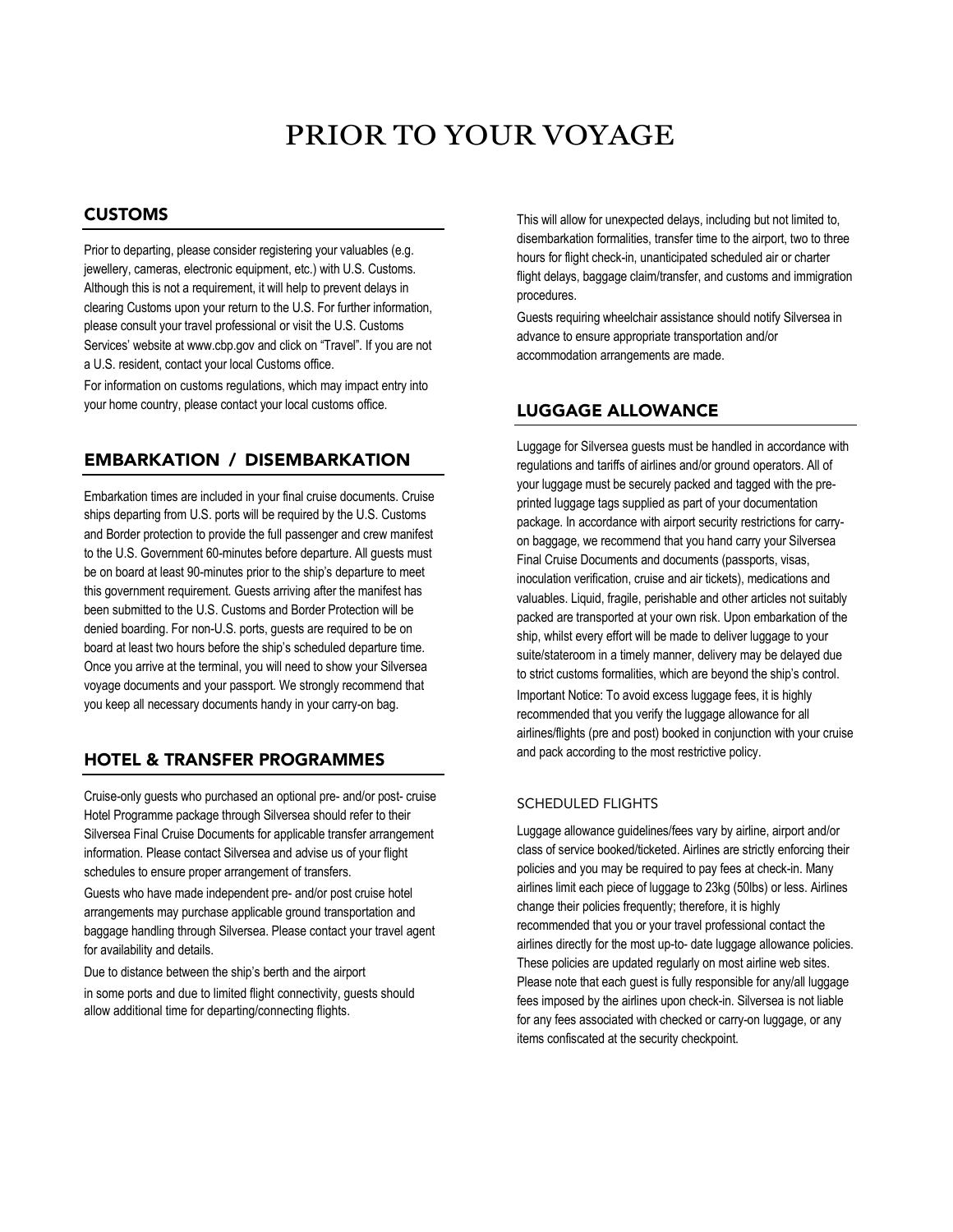#### CHARTERED FLIGHTS

Charter Flight to Puerto Williams from Santiago de Chile (Silver Cloud and Silver Wind) is already included in the fare on eligible cruises. The purchase of a chartered flight is mandatory for all guests embarking or debarking in Longyearbyen. A letter will be attached to your final documentation and include the airline, flight number, departure/arrival times, airports and luggage allowance.

As a guideline, the luggage limits are usually as follows however, these guidelines are subject to change. Carry-on: one piece, 5kg (11lbs) and one personal item such as a purse or laptop. Checked baggage: one piece, 23kg (50lbs). Seat assignments will be given at airline check-in. These luggage limits are given only as a guideline and the final restrictions will be included in your final documentation.

#### AIRLINE IMPOSED LUGGAGE FEES

Most airlines today, depending on destination and class of service purchased are charging fees per each piece of checked luggage. If you booked your air via Silversea, please be advised that Silversea does not cover this additional expense. The airlines are continually updating their policies. To access the most up-to-date information please refer to your specific carrier's web site

#### LAND PROGRAMMES INCLUDING AIR SERVICE

Additional luggage limitations may apply. Refer to your final travel documents for details.

#### <span id="page-4-0"></span>MEDICAL INFORMATION

#### MEDICAL QUESTIONNAIRE

Please note all guests visiting Antarctica and Arctic are required to complete and return a Medical Questionnaire found in My Silversea, Guest Information, and Expedition Tab on silversea.com

#### INOCULATIONS

Generally, inoculations are not required in most areas where Silversea travels. These requirements are subject to change and we recommend that you verify current guidelines with your travel agent prior to departure. Please note that when travelling to countries that do require inoculations, written verification will be necessary. Before taking any trip outside your country of origin, it is wise to check with your doctor, particularly if you are under a doctor's care.

#### PREGNANCY

Silversea Cruises Ltd. policy regarding pregnancy is derived from the CruiseLines International Association endorsement of the American College of Emergency Physicians Health Care Guidelines for Cruise Ship Medical Facilities, which can be found at

http://www.acep.org/Content.aspx?id=29980. This includes the guideline that 'pregnant women who have entered the 24thweek of pregnancy at anytime during the cruise should not be eligible to sail on the ship'. It is Silversea Cruises Ltd. policy that any Guest who will have entered her 24thweek of pregnancy or greater, at any time during the cruise, will be prohibited from sailing. The guest and treating doctor should consider before any cruise that there is no Obstetrician/Gynaecologist available on the ship, and that pregnancies, when unstable and poorly controlled, are potentially life-threatening, especially without backup. A guest may be at sea for several days without any immediate hospital and/or specialised back up, and as the proposed itinerary is not with in the US, the availability of specialised shore-side facilities can be problematic.

All guests are required to sign a health questionnaire at check in to ensure that they are aware of our pregnancy policy. If you have already booked a cruise or cruise tour and do not meet this requirement, please contact your Travel Agent or airline.

Attn: Special Services Department 333 SE 2nd Avenue, Suite 2600 Miami, Florida 33131 or Fax to: 954.759.5049 or e-mail to: specialservices@silversea.com

#### PRESCRIPTION MEDICATION

For your convenience and well-being, it is important that you bring a sufficient supply of any prescription medicine you may need.

Prescriptions cannot be refilled onboard, and usually cannot be refilled overseas. To prevent delays in clearing customs, it is also a good idea to travel with a doctor's letter explaining that your prescription medication is required for your continued health. It is also recommended that the medicine remain in its original container with the original pharmacy label intact.

#### SPECIAL MEDICAL CONDITIONS

At Silversea, your health and safety are our first priority. If you have any existing medical condition that may require our attention, or should you require oxygen for medical reasons whilst onboard, we ask that you please send written notification prior to your voyage to:

Attn: Special Services Department 333 SE 2nd Avenue, Suite 2600 Miami, Florida 33131 or Fax to: 954.759.5049 or e-mail to[: specialservices@silversea.com](mailto:specialservices@silversea.com)

#### Please Note:

- An oxygen concentrator is the only form of oxygen equipment that Silver Wind can accommodate.
- Guests who rely upon wheelchairs must bring their own.
- Not all expedition excursions are suitable for guests with impaired mobility.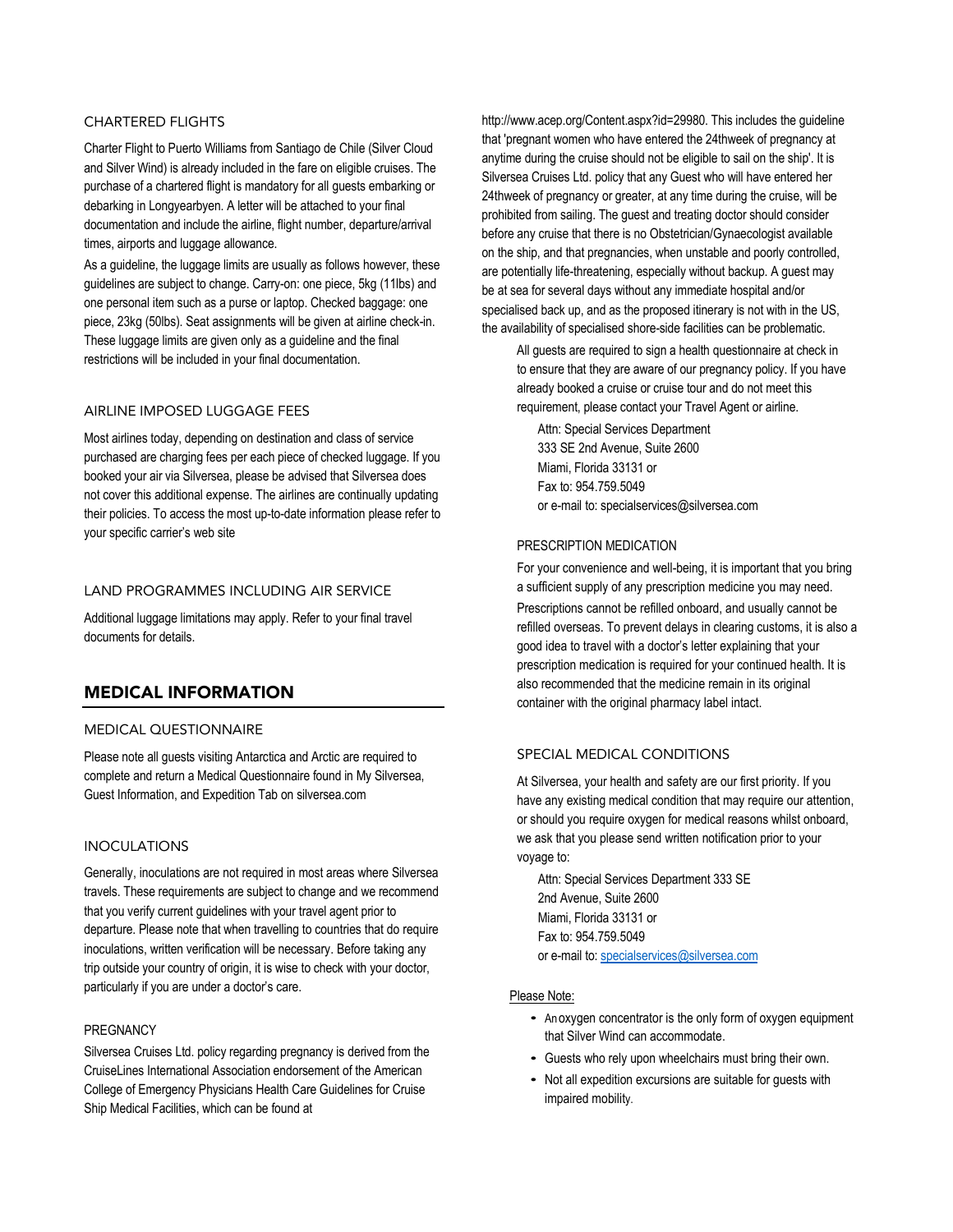By booking passage and by boarding the ship, the guest represents and warrants that he / she is physically and otherwise fit to travel, and that the guest will comply at all times with applicable rules and regulations of the ship and orders and instructions of the ship's officers and medical staff. Silversea reserves the right without liability to require a guest to disembark and / or to refuse to board and transport a guest who, in the judgment of Silversea or the ship is Master, is unfit to travel or may require care beyond that which Silversea is reasonably able to provide. For guests travelling aboard Silver Cloud, Silversea strongly recommends wheelchair guests travel with someone who is able to assist them both a shore and at sea ,as Silversea maybe unable to offer special assistance. Please note that wheel-on and / or wheel-off access may not be available at some ports-of-call. Wheelchair guests must bring their own collapsible wheelchair

#### SILVER SHORE BAGGAGE VALET\*

Silversea offers an optional baggage-handling programme that conveniently begins and ends at your front door, enabling you to travel with ease. For your convenience, we offer round-trip and oneway service options, with pricing based on the weight and number of pieces to be shipped. For most international embark ports, we require the luggage be picked up 10-14business days prior to your sail date. Each piece of luggage is insured up to a maximum of USD\$2,000. For additional details and fares, kindly contact Silversea or your travel agent or email[: valet@silversea.com](mailto:valet@silversea.com) 

\**Silver Shore Baggage Valet service is not available in Arctic and Antarctic regions.*

#### SPECIAL DIETARY REQUIREMENTS

Silversea will make every attempt to accommodate guests with special dietary requirements. If you have any special needs, please note them on the Guest Information Form or have your travel agent fax Silversea Special Services(954-759-5049)orellmail: specialservices@silversea.com at least 120 days prior to sailing.

Extra charges might apply

#### SPECIAL OCCASIONS

If you are celebrating a birthday, anniversary, honeymoon or other special occasion during your Silversea Expedition, we will be happy to celebrate the event with you. Please indicate your special occasion on your Guest Information Form or have your travel agent advise us of such occasions atleast30days prior to departure

#### TRAVEL DOCUMENTS

To ensure your journey runs smoothly, please remember to bring along Silversea final cruise documents. It includes air and cruise tickets, passport, visa and medical card inoculation verification (where applicable). Please be aware that security measures imposed by foreign governments may change from time to time. It is your responsibility to secure all relevant documentation for your trip. If any guest fails to obtain and to have such documents readily available, that guest maybe denied boarding or the guest may be disembarked during the voyage. Guests for whom boarding of ship or aircraft is denied are fully responsible for any and all expenses, including but not limited to ground transportation, hotel accommodations and meals. For your personal safety, we required all guests to provide us with the above mentioned documentation in order to board Silver Cloud. Should you have any questions regarding travel documents please consult your travel agent for advice.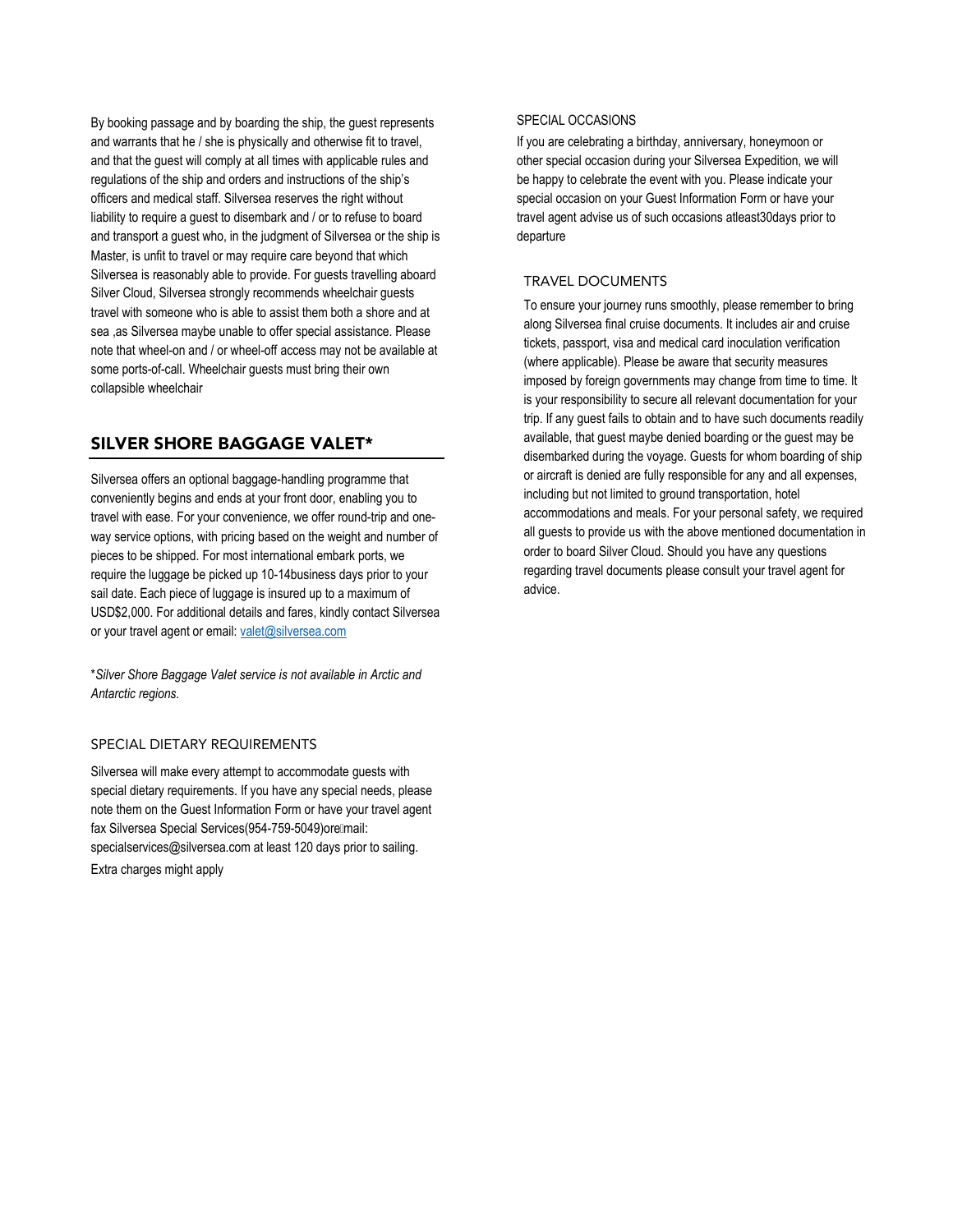# WHILE ABOARD

#### SILVERSEA'S ALL-INCLUSIVE FARES

#### BEVERAGES

A selection of wines, spirits, champagnes, soft drinks and water are complimentary throughout the ship, and your in-room beverage cabinet will be replenished upon request with your preferences. (A selection of premium wines, champagnes and spirits is available at an additional charge). Guests must be 21 years of age or older to purchase or consume alcohol.

Silversea reserves the right to refuse to serve anyone who in its sole judgment may be under the influence of alcohol, or for any reason necessary in its judgment to preserve the health and safety of guests and employees.

#### ONBOARD GRATUITIES

All hotel service gratuities are included in your cruise fare. Gratuities for services received shore side or in the salon and spa are at your own discretion.

#### SPECIAL REQUESTS

Due to limited availability and accessibility of supplies, we may not be able to accommodate the same special requests as we accommodate on the other Silversea ships. Extra charges might apply.

#### COMMUNICATION SERVICES

#### INTERNET ACCESS

All guests will be granted free, unlimited standard Wi-Fi for 1 device at the time. Guests sailing in Medallion, Silver, Royal, Grand or Owner's suites will receive unlimited premium Internet access aboard for up to 2 devices at a time. Standard Wi-Fi is provided at regular satellite speed – ideal for emailing, web surfing, chat or similar. Not suitable for video, audio calls, or streaming. Premium access is suitable for all kinds of applications, including video and audio call and streaming. Premium WI-FI is available at an additional charge. Guests may use their own laptop with wireless to conveniently access

the Internet and personal email services from the privacy of their own suite, and at wireless Internet (Wi-Fi) locations throughout the ship.

Telecommunications via satellite is a significantly different experience compared to high-speed connections on shore. The signal travels in a similar manner to radio waves but at much greater distances.

That is why onboard Internet access is inconsistent and cannot be guaranteed at all times.

Satellite communications are also affected by weather and the ship's location.

#### E NEWSPAPERS

Guests can simply download the Press Reader application to enjoy a wide variety of complimentary newspapers from around the world directly from your iPad/iPhone or an Android device. The application is a free download on the Apple App Store and Google Play Store. After download, visit the Silversea Portal page, and follow the Press Reader link to connect to the free onboard newspapers library

#### WIRELESS PHONE & DATA SERVICES

Guests may send and receive phone calls, text messages and other select data services on their smartphone or device while onboard. Guests will be billed by their home mobile phone provider, calls, text messages and data will appear as roaming charges on their bill. Before leaving home, guests should contact their provider to confirm a roaming agreement and the applicable rates. Ship are equipped with an in-suite telephone system that allows guests to make direct-dial phone calls from their suite while at sea. Calls will be billed to the guest's onboard account. Please consult the ship's Reception Desk for the current rate, which (at time of printing) is USD 1.50 per minute.

The ship's Internet service is a very reasonably priced alternative to phoning. Should someone wish to reach a guest whilst they are at sea, please refer to the Leave Behind Information provided in the final cruise documents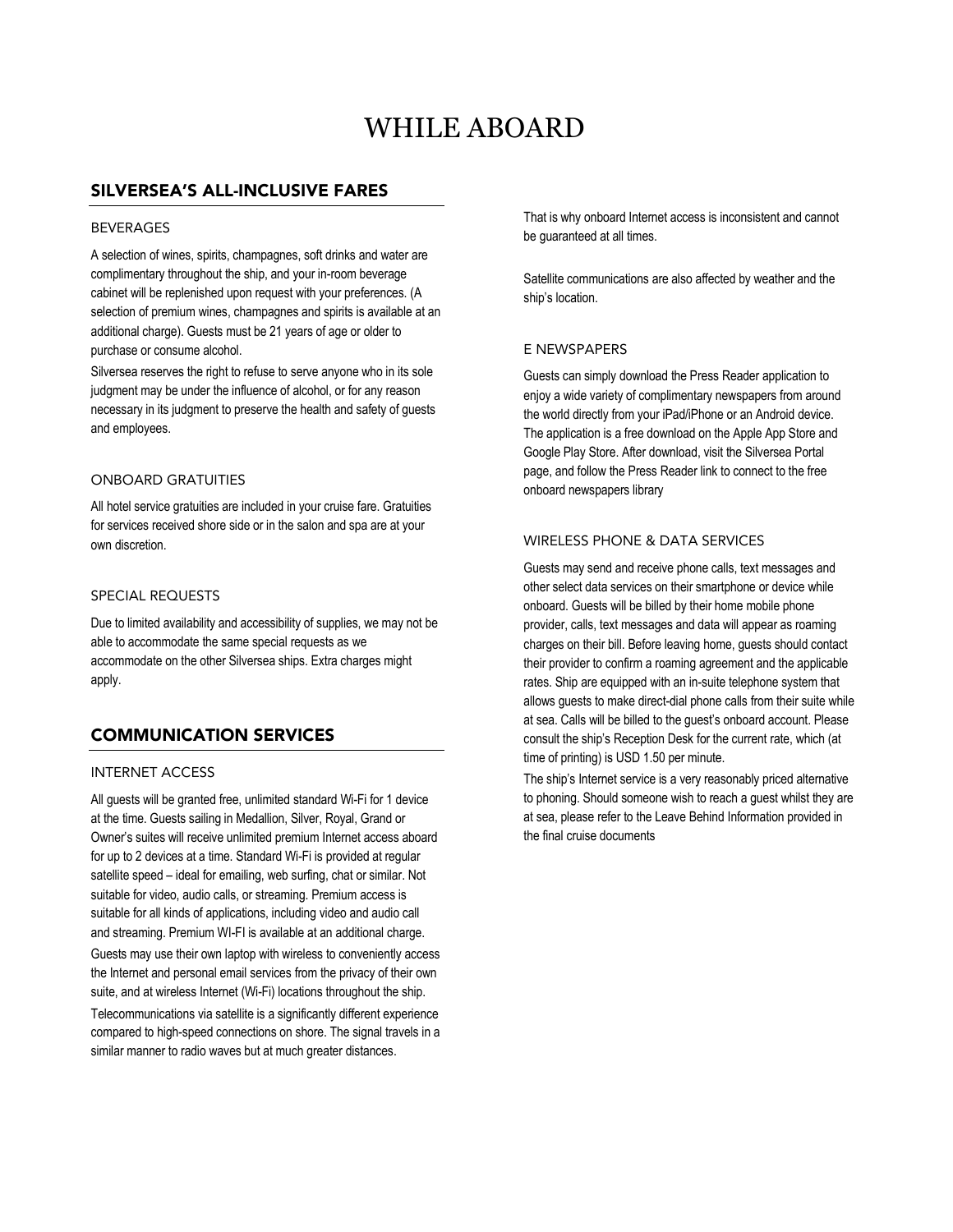#### DINING OPTIONS

Silver Wind features a variety of onboard dining options including La Dame, The Restaurant, Grill and complimentary 24- hour in-suite dining service.

#### THE RESTAURANT

The Restaurant serves breakfast, lunch and dinner. Our open seating policy allows you to dine when and with whom you wish. Menus feature regional specialities unique to the voyage destination, for example, Roasted Chilean Sea Bass while cruising the Chilean fjords and Indian Chicken Korma en route to Mumbai.

#### THE GRILL

Come evening the Pool Bar & Grill is transformed into The Grill featuring "hot rock" dining under the stars. This fun, interactive cooking concept allows guests to grill their own seafood and prime meats directly at their table on a heated volcanic rock plate. *Dinner reservations recommended.*

#### LA DAME

La Dame offers an extraordinary experience where fine wines are complemented by a set tasting menu of regionally inspired dishes. A per guest fee will be charged to your shipboard account.

*Dinner reservations are required and may be made once on board*. *Per guest reservation fee applies.*

#### LA TERRAZZA

An iconic hallmark of Silversea dining, La Terrazza offers authentic recipes and the freshest ingredients from our distinctive Italian heritage. This is where antipasti, primi and secondi come together with passion and flair in a flavourful expression from corporate chef Alberto Colombo's imagination. La Terrazza aboard Silver Moon offers innovative interactive food stations: an olive oil cellar, a mozzarella bar, a seafood station and of course a salumeria. The à la carte menu has also been extended to include the popular Sapori di Casa, traditional family-style Italian daily specials.

*Open-seating dining for buffet breakfast and lunch. Reservations recommended for dinner.*

#### IN-SUITE DINNING

You may order from our Room Service menu 24 hours a day. Selections from the menu can be served course- by-course in your suite.

#### ELECTRICAL APPLIANCES

For your convenience, 110-volt (U.S. current) and 220- volt (European current) outlets are provided in your suite, accommodating small appliances without the use of adapters or electric converters.

A hair dryer is provided in each suite. Irons are available in the launderette for your convenience. It is recommended that you pack an international adaptor.



Remember to bring an adequate supply of batteries for the voyage. TheBoutique onboard will sell only limited quantities and varieties of batteries. Because of the environmental hazards inherent inthe disposal of batteries,we recommend rechargeable batteries for most applications. To protect the fragile environments where Silver Cloud sails, we request that guests retain all their exhausted batteries anddispose of them in an environmentally safe manner either after you return home or, for your convenience, there is a battery disposal box onboard.

#### ENRICHMENT AND ENTERTAINMENT

Silver Wind is staffed with an enthusiastic and informative Expedition Team, and each voyage is hosted by leading naturalists who share their expert knowledge of each area's unique wildlife, history, ecology and geology. From educational lectures and expedition recaps in the Explorer Lounge, to guided field studies ashore, they offer great insight on the nature and culture of the day's destination. The Panorama Lounge, Dolce Vita and Explorer Lounge features a pianist/vocalist for light evening entertainment.

#### EXPEDITION EXCURSIONS

#### COMPLIMENTARY EXCURSIONS

Every Silversea Expedition features complimentary excursions led by the Expedition Team or guest host. Activities vary daily for each itinerary and are designed for most levels of interest and physical ability. Day-by-day highlights for your Silversea Expedition are available online, and include a variety of possible destinations that can be reached by cruising and exploring aboard ship, by docking or anchoring in port, or by Zodiac landing. Please note that children under the age of five (5) years will not be permitted on board the Zodiacs and will be unable to participate in any expedition excursions or embarkations that require the use of a Zodiac. As Silversea does not provide babysitting services, an adult family member will be required to remain onboard with their child during Zodiac expeditions.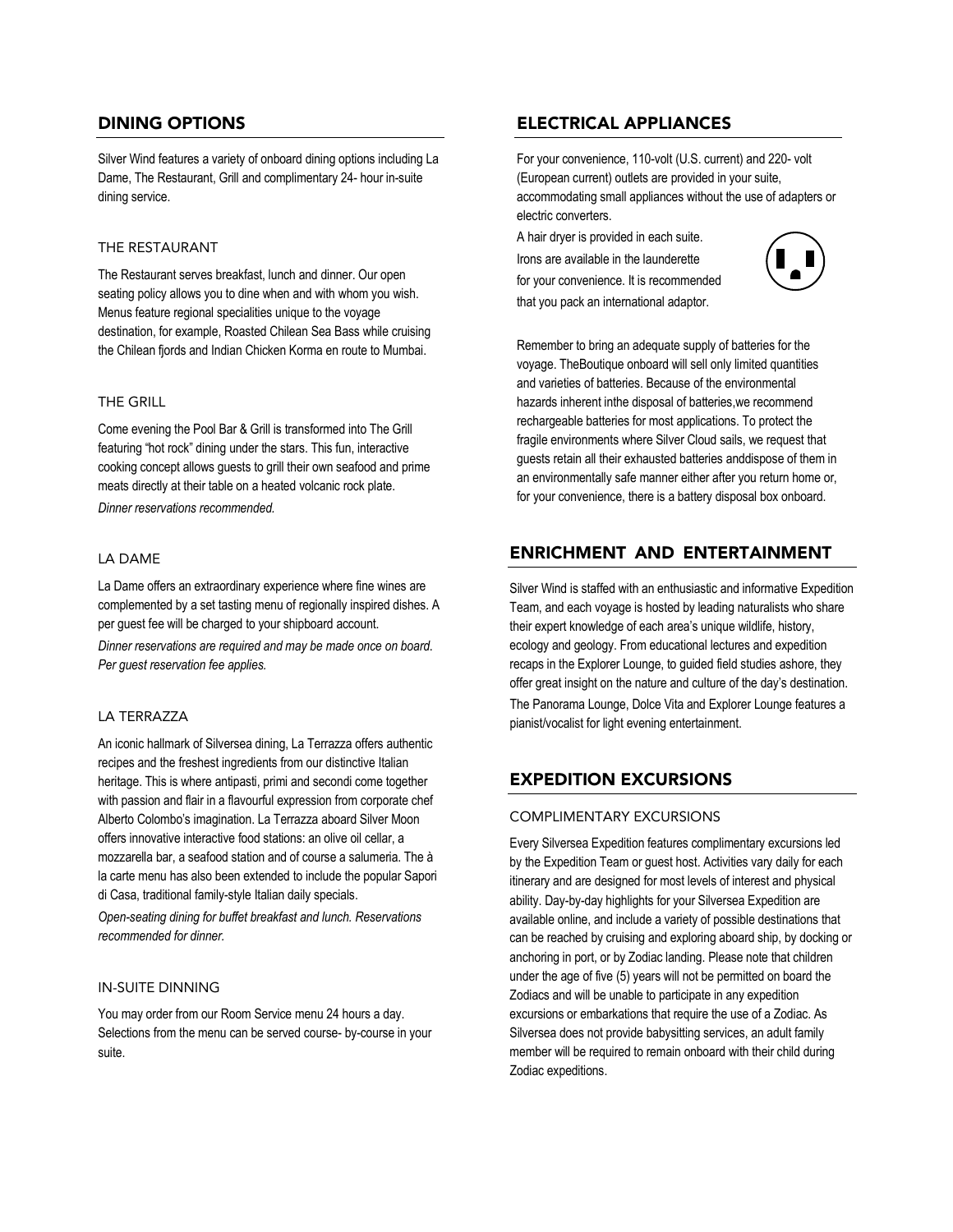#### OPTIONAL EXCURSIONS

Shore Excursions are available on a first-come, first served basis. Guests should note that some shore excursions are very popular with guests and often ending up being waitlisted. In order to avoid disappointment, it is therefore suggested to book in advance via my.silversea.com from 180 days until 48 hours prior to sailing. You may also reserve and purchase your shore excursions. You will find a shore excursion booking form in your suite and at the Shore Concierge desk. Select the shore excursions in which you wish to participate, then leave the completed and signed form at the Shore Concierge desk prior to the booking deadline indicated. Shore Excursion tickets will be delivered to your suite and your selected excursions charged to your shipboard account. Overland and exclusive excursions must be pre-paid by credit card through your reservation agents. If still available they may also be purchased on board. Shore excursions require a minimum number of participants in order to operate as described

#### ZODIAC® LANDING CRAFT

Silver Wind carries a fleet of sixteen inflatable Zodiac boats, allowing you to explore places that would otherwise be inaccessible. To reach destinations where there are no piers and for islands surrounded by shallow waters, Zodiacs are the perfect solution. These rigid boats are specifically designed for nature study, and are very rugged, as well as safe, sturdy and durable.

<span id="page-8-0"></span>They are easy to board, whether at the ship or ashore, and are operated by highly trained crew. A Zodiac is an exceptionally buoyant rubber boat with an inflatable hull of multiple air-filled compartments, a feature that allows the Zodiac to float even should a compartment become deflated. A low centre of gravity makes Zodiacs very stable. Zodiacs are also agile, allowing them to easily come alongside Silver Wind, and to manoeuvre over reefs and between narrow passages.

All guests will participate in a complete Zodiac familiarisation session upon embarkation. Please review these instructions carefully prior to your training session and throughout your Silversea Expedition.

- 1. Guests will be divided into Zodiac disembarkation groups and will be disembarked in a rotating order. To avoid congestion and confusion, do not proceed to thedisembarkation area (Reception) until your group has been called.
- 2. Silversea's Zodiac drivers have all had extensive training and experience. They are experts in this aspect of your expedition cruise. Follow their instruction at all times whenaboard.
- 3. "Dry Landing" means you will disembark the Zodiac at adock or other landing platform.
- 4. "Wet Landing" means you will need to step into the waterand wade to shore wear rubber boots or reef/water shoes (for tropical voyages).
- 5. Guestswillbeadvisedofthelocalweatherconditionsand thekind of landing (dry or wet) in order to dress with theappropriate clothing and footwear.
- 6. Wear waterproof outerwear regardless of whether a wet or dry landing.
- 7. Wear the safety vest provided.
- 8. Wear sunprotection, especially a high-factor sunscreenand dark, polarisedsunglasses.
- 9. Pack your non-waterproof items (camera, binoculars,personalitems, etc.)in zip-sealbags,andthenplace in your personal backpack or complimentary Silversea Expedition backpack.
- 10. Wear your backpack on your back. All other equipment should be handed to the staff/crew member at the top of the gangway before boarding the boats. This will allow your hands to be free for boarding the Zodiac. You will receive your equipment again once you are in the boat and should place it on the floor in front of you so your hands are free to hold onto the ropes. This procedure will be reversed when exiting.
- 11. When embarking and disembarking the Zodiac, firmly grasp the wrist of the staff/crew member that is waiting to assist you before stepping aboard/ashore.
- 12. Remain seated at all times whilst aboard, until otherwise instructed.

#### GUIDELINES FOR RESPONSIBLE TRAVEL

#### PROTECT ARCTIC AND ANTARCTIC WILDLIFE

Taking or harmful interference with Arctic and Antarctic wildlife is prohibited except in accordance with a permit issued by a national authority.

- Do not use aircraft, vessels, small boats, or other means of transport in ways that disturb wildlife, either at sea or on land.
- Do not feed, touch, or handle birds or seals, or approach or photograph them in ways that cause them to alter their behaviour. Special care is needed when animals are breeding or moulting.
- Do not damage plants, for example by walking, driving, or landing on extensive moss beds or lichen-covered scree slopes.
- Do not use guns or explosives. Keep noise to a minimum to avoid frightening wildlife.
- Do not bring non-native plants or animals such as live poultry, pet dogs and cats or houseplants into the Antarctic.

#### RESPECT PROTECTED AREAS

A variety of areas in the Arctic and Antarctic have been afforded special protection because of their particular ecological, scientific, historic or other value. Entry into certain areas may be prohibited except in accordance with a permit issued by an appropriate national authority. Activities in and near designated Historic Sites and Monuments and certain other areas may be subject to special restrictions.

- Know the locations of areas that have been afforded special protection and any restrictions regarding entry and activities that can be carried out in and near them.
- Observe applicable restrictions.
- Do not damage, remove, or destroy Historic Sites or Monuments or any artefacts associated with them.

#### RESPECT SCIENTIFIC RESEARCH

• Do not interfere with scientific research, facilities or equipment.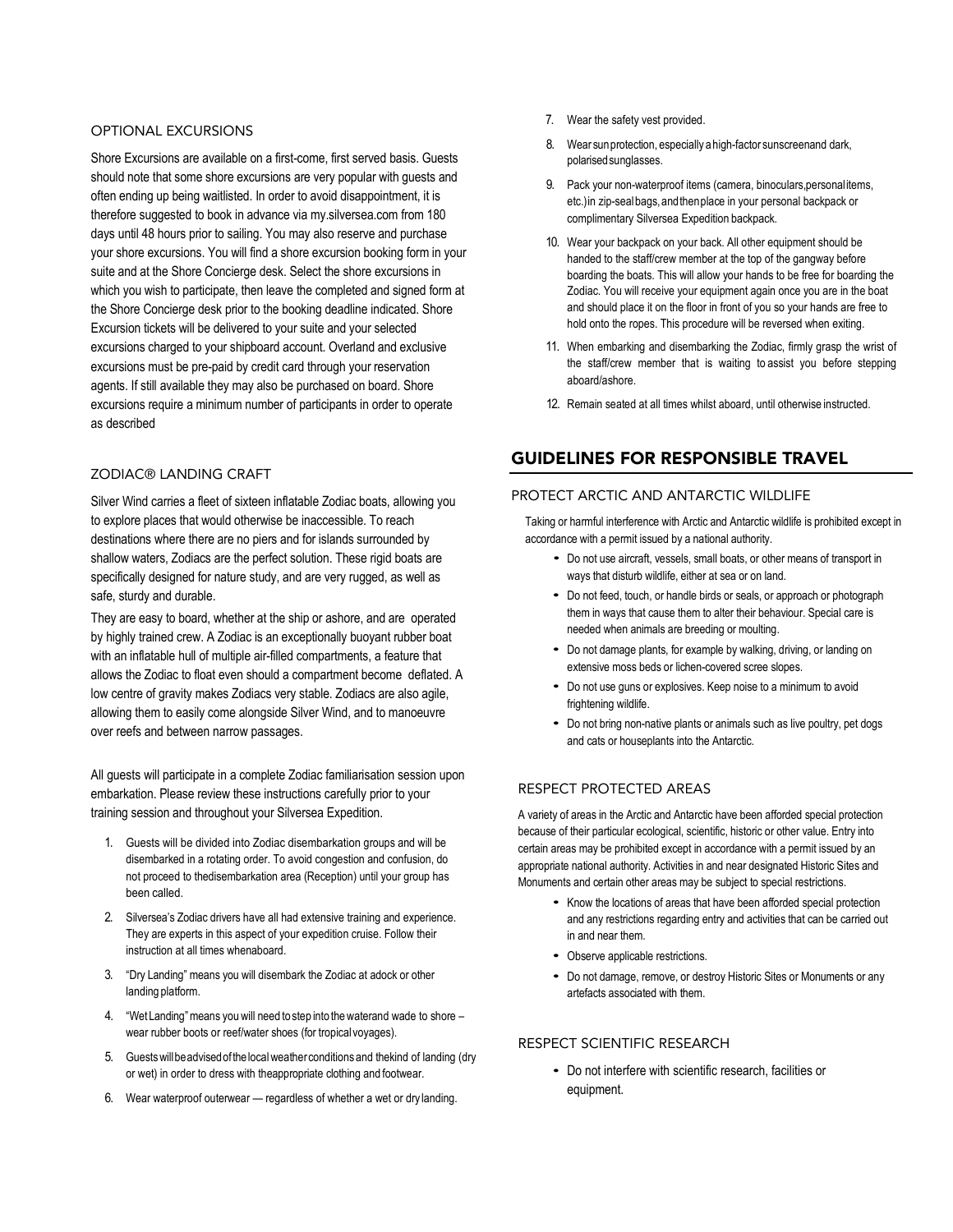- Obtain permission before visiting the Antarctic science and support facilities; reconfirm arrangements 24-72 hours before arrival; and comply with the rules regarding such visits (for Antarctic only).
- Do not interfere with, or remove, scientific equipment or marker posts, and do not disturb experimental study sites, field camps or supplies.

#### BE SAFE

Be prepared for severe and changeable weather and ensure that your equipment and clothing meet Arctic and Antarctic standards. Remember that the Arctic and Antarctic environment is in hospitable, unpredictable, and potentially dangerous.

Know your capabilities and the dangers posed by the Arctic and Antarctic environment, and act accordingly. Plan activities with safety in mind at all times.

Keep a safe distance from all wildlife, both on land and at sea.

Take note of, and act on, the advice and instructions from your leaders; do not stray from your group.

- Do not walk onto glaciers or large snowfields without the proper equipment and experience; there is a real danger of falling into hidden crevasses.
- Do not expect rescue service. Self-sufficiency is increased and risks reduced by sound planning, quality equipment, and trained personnel.
- Do not enter emergency refuges (except in emergencies). If you use equipment or food from a refuge, inform the nearest research station or national authority once the emergency is over.
- Respect any smoking restrictions, particularly around buildings, and take great care to safeguard against the danger of fire. This is a real hazard in the dry environment of the Arctic and Antarctic.

#### KEEP THE ARCTIC AND ANTARCTICA PRISTINE

- Do not dispose of litter or garbage on land. Open burning is prohibited.
- Do not disturb or pollute lakes or streams. Any materials discarded at sea must be disposed of properly.
- Do not paint or engrave names or graffiti on rocks or buildings.
- Do not collect or take away biological or geological specimens or man-made artifacts as a souvenir, including rocks, bones, eggs, fossils, and parts or contents of buildings.
- Do not deface or vandalize buildings, whether occupied, abandoned, or unoccupied, or emergency refuges.

#### MONEY MATTERS

#### CARRYING MONEY

Silversea does not limit the amount of money you may carry during your voyage. For safety reasons, Silversea recommends that guests take precautions and not carry excessive amounts of cash. Many purchases can be conveniently made using credit cards or travellers cheques and do not require cash transactions. Silversea is not responsible for any loss of money.

#### CURRENCY EXCHANGE

It is a good idea to exchange some of your funds at a bank before leaving home. Most international airports also exchange funds, though they often charge higher exchange fees.

#### MAKING PURCHASES ABROAD

If you plan to make any major purchases abroad, we recommend that you use your charge card ashore wherever it is accepted. This will often ensure receiving a better exchange rate than what is offered locally.

#### SHIPBOARD ACCOUNT

Upon embarkation, guests will be asked to register their VISA®, Master Card® or American Express® credit card number and expiration date, which must be valid through the final day of their voyage. All charges for services provided and products purchased onboard must be settled in cash in U.S. dollars, by traveller's cheques in U.S. dollars, or above listed credit card at the end of each voyage segment and before final disembarkation from the ship. Although all shipboard charges are in U.S. dollars, Silversea processes shipboard credit card transactions through the United Kingdom. Please be aware that some credit card companies charge a foreign transaction fee. Silversea encourages guests to contact their credit card issuer in advance of their cruise to enquire about possible foreign transaction fees.

#### TRAVELLERS CHEQUES

Travellers cheques in U.S. dollars may be cashed at the Reception Desk 24 hours a day. In addition, your traveler's cheques may be used to pay your shipboard account.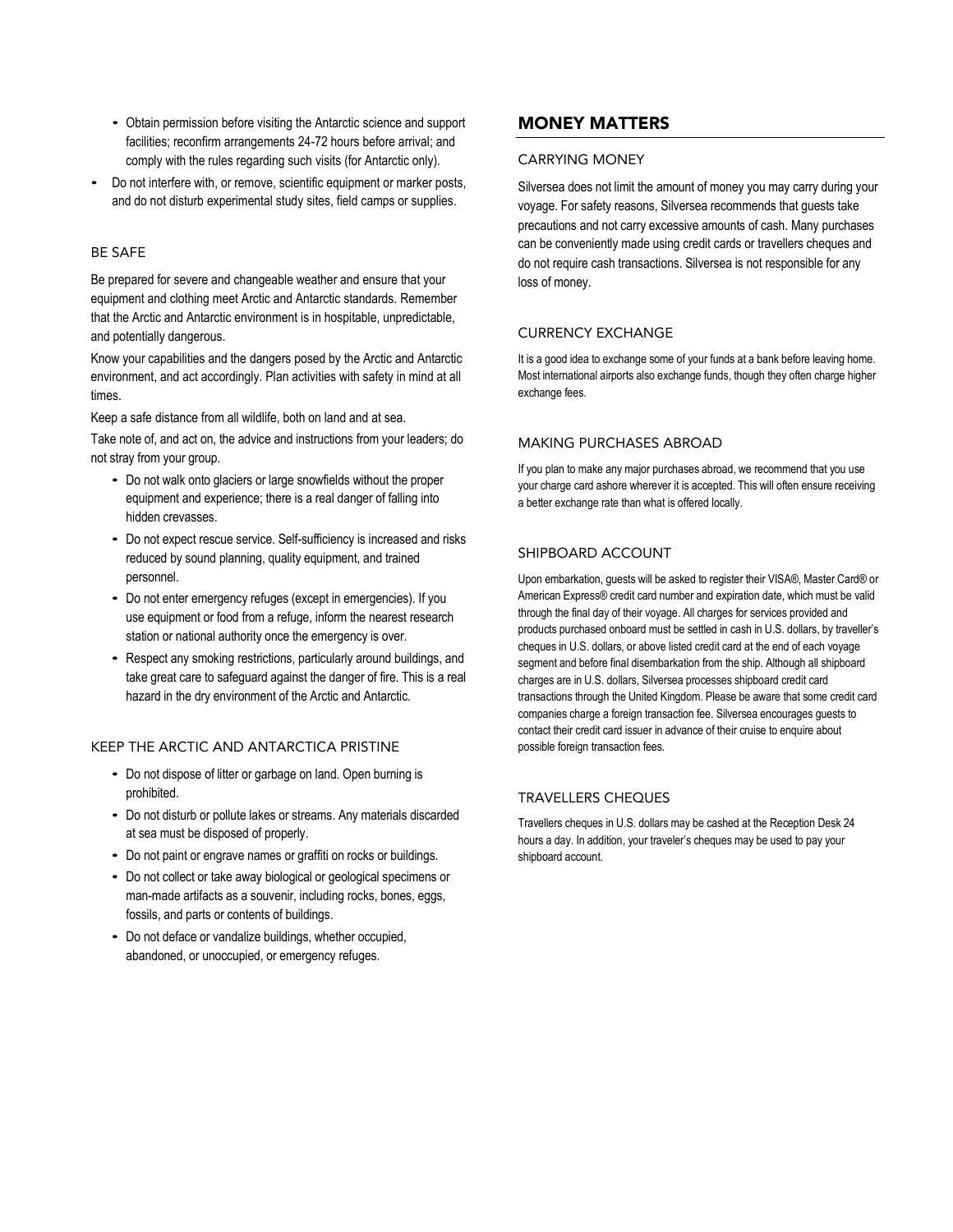#### ONBOARD SERVICES AND FACILITIES

#### BOUTIQUE / SHOPPING

The Boutique offers a selection of designer fashions, perfumes and Silversea logo items. Toiletries and convenience items are also available for purchase. We welcome you to come in and browse.

Shops are closed while in port and on occasion due to local government regulations. You will find Boutique hours indicated daily in the Silversea Chronicles. You will find Boutique hours indicated daily in the Silversea Expedition Chronicles.

#### PHOTO STUDIO

Unique to Silver Cloud, the Photo Studio offers a multitude of options to take your pictures from inside your camera to onto your walls. A vibrant, creatively inspiring space where you cannot only master the art of digital photography with Masterclasses in editing, Adobe Lightshop and Photoshop, but also an editing suite where you can print images (including postcard, panorama and A2 prints). State-of-the-art equipment for both MAC and PC users, highly technological printers plus a dedicated photo manager to guide you through the many techniques to help you define yourself as a serious photographer. Even the smart phone photographer can become pro level with specialised training on how to use your camera phone its best possible advantage. Printing fee applies.

#### EXPEDITION TEAM

Aboard *Silver Wind*, the Expedition Team can also assist you with any number of personal needs, reservations, information or other special requests.

#### TV

In-suite television programming is also available 24-hours a day, seven days a week, and offers movie channels and news channels such as CNN, BBC World, Fox News and ESPN.

#### LAUNDRY / VALET SERVICES

Complete valet services, including laundry, pressing and wet cleaning, are available and may be arranged through your Butler. Customary charges will apply. A complimentary self- service launderette offers washing machines, dryers, irons and laundry supplies.

#### FUTURE CRUISE SALES

Located in the lobby area, our Future Cruise Team is available to assist you with future itineraries. Book your next cruise during your stay and enjoy up to 5% Onboard Savings plus additional savings on selected voyages, your Travel Agent or Personal Cruise Consultant receives full credit for your booking onboard and you keep your onboard savings,

In addition, here you can learn about the exclusive privileges and benefits of our Venetian Society, membership programme for guests that have previously sailed with Silversea.

#### GUEST RELATIONS SERVICES

Each ship offers the services of a Guest Relations Manager who can assist you with any number of personal needs, reservations, information or other special requests.

#### **NEWSPAPERS**

Satellite newspaper only available of request. Press reader application available.

#### RELIGIOUS SERVICES

Non-denominational religious services are held aboard ship on Sundays. During holidays, Catholic and/or Jewish Clergy will be on board whenever possible.

#### SHOE SHINE

Complimentary shoeshine is available to all guests upon request.

#### MAIL

Prior to your departure date, we will provide you with a list of port addresses where mail can be delivered to you throughout the voyage. Postage and mailing services are available on board.

#### MEDICAL SERVICES

Each of our ships is equipped with a Medical Centre. A doctor and nurse are on 24-hour call when at sea. When docked, supplementary emergency care may also be obtained through local medical facilities. Guests may be charged for medical services and for medications used for their medical treatment. The Medical Centre is not intended or designed to provide ongoing treatment for pre- existing conditions or for extended critical care, and Silversea is not responsible for the diagnosis, treatment or services furnished by shipboard medical personnel. Guests requiring oxygen for medical reasons are welcome to bring an oxygen concentrator on board. Guests wishing to bring their own portable oxygen tanks must obtain prior written authorisation from Silversea, as restrictions may apply. (For additional details, see the Passage Contract.)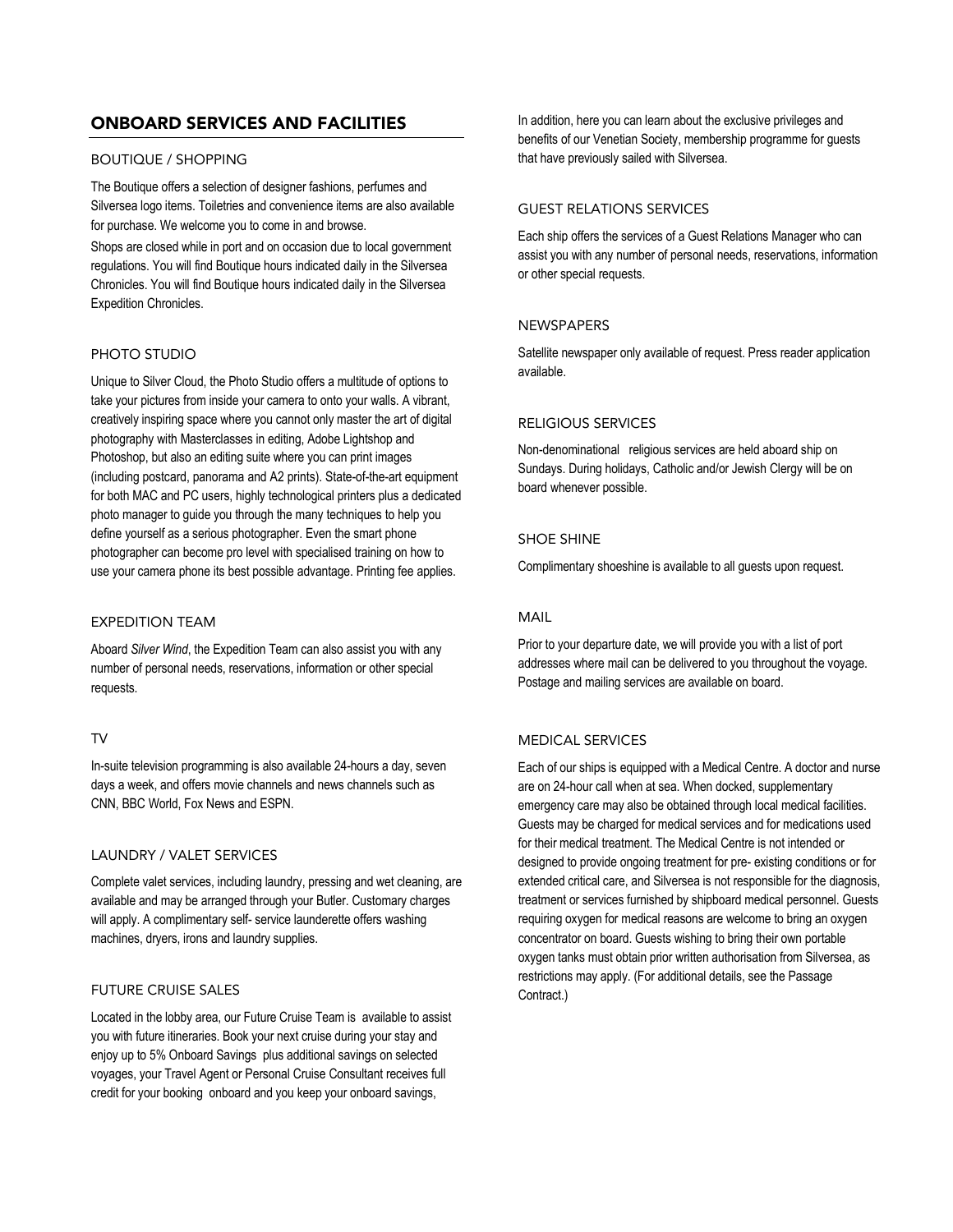#### EXPEDITION POLICIES

#### ITINERARY VARIATIONS

Itineraries are unstructured by design. Following only a tentative schedule allows for moment-by-moment flexibility to stay longer at sites of particular interest, or make slight detours whenever weather, nature or merecuriosity dictate. Guests will be notified of any required deviation as soon as possible.

#### PETS

Pets cannot be accommodated on *Silver Wind*.

#### SAFETY PRECAUTIONS AND PROCEDURES

It is mandatory that all guests participate in a Zodiac briefing and safety drill, which is normally scheduled to take place prior to departure from the port of embarkation. Please note that emergency information is posted in your suite stateroom.

#### SMOKING

At Silversea, the comfort, enjoyment and safety of all guests is paramount. Most areas on board are non-smoking, and, as a safety precaution, smoking is not permitted in guest suites or guest suite verandas. However, cigarette, cigar and pipe smoking is permitted in the Connoisseur's Corner and in specifically designated outside areas. These areas include designated tables on open Deck 9. Silversea kindly requests that all guests observe the non-smoking areas.

#### VISITORS ONBOARD

If you would like to make arrangements to have visitors board the ship, please contact Silversea Special Services. Requests should be made in writing no later than 14 days prior to departure. For security reasons, visitors must be pre- registered with Silversea. Silversea may limit the number of visitors permitted onboard and this policy is subject to change without notice.

#### PUBLIC ROOMS

#### DOLCE VITA

Warm and inviting, Dolve Vita offers nightly entertainment including live piano music and dancing.

#### CONNOISSEUR'S CORNER

Purchase fine cigars from an extensive collection and enjoy your favourite cognac graciously served from the trolley. Located on Deck 8.

#### TOR'S OBSERVATION LOUNGE

Our special observatory located on Deck 9, high atop the ship, offers panoramic views. There you will find comfortable seats to watch the ever-changing view.

#### PANORAMA LOUNGE

The Panorama Lounge, located on Deck 8, is specially designed to give guests an uninterrupted view of the destination from the comfort of the ship's interior. This is an ideal place to unwind, enjoy afternoon tea, listen to our pianist and relax after a day of exploration.

#### <span id="page-11-0"></span>EXPLORER LOUNGE

Perfect for presentations, lectures and video screenings, this is where our team of dedicated experts share their knowledge on their specialised subject, not to mention their infectious passion and energy. Multi-tiered Explorer Lounge and banquette style seating ensure that you enjoy every minute of the talk and with lectures being streamed live to your suite if desired, this is one of the very few lecture theatres at sea theatre to combine such comfort with such technology.

#### POOL

At the outdoor heated swimming pool and whirlpools, guests will find chaise loungers and a supply of towels. Please note that there is no lifeguard on duty, and guests use of the pool is at their own risk.

#### SPA AND FITNESS

#### FITNESS CENTRE

Open daily; you can tone up at the Fitness Centre with a workout. The Fitness Centre features a variety of modern equipment. Special classes, private fitness instruction and personalised fitness sessions with the on board fitness instructor are also available at an additional charge.

#### SPA AND SALON SERVICES

Spa, beauty salon and hair styling services are available onboard includingmanicures, pedicures, facials, massages and other spa treatments. Appointments for these services maybe madeonboard the ship. To ensurethe dates and times you prefer, we suggest you book your appointments early in your voyage. Customary charges will apply. Youmay also book Spa services online, 120 days prior tosailing. Visit [Silversea. com](http://silversea.com/) click on "My Silversea" for details.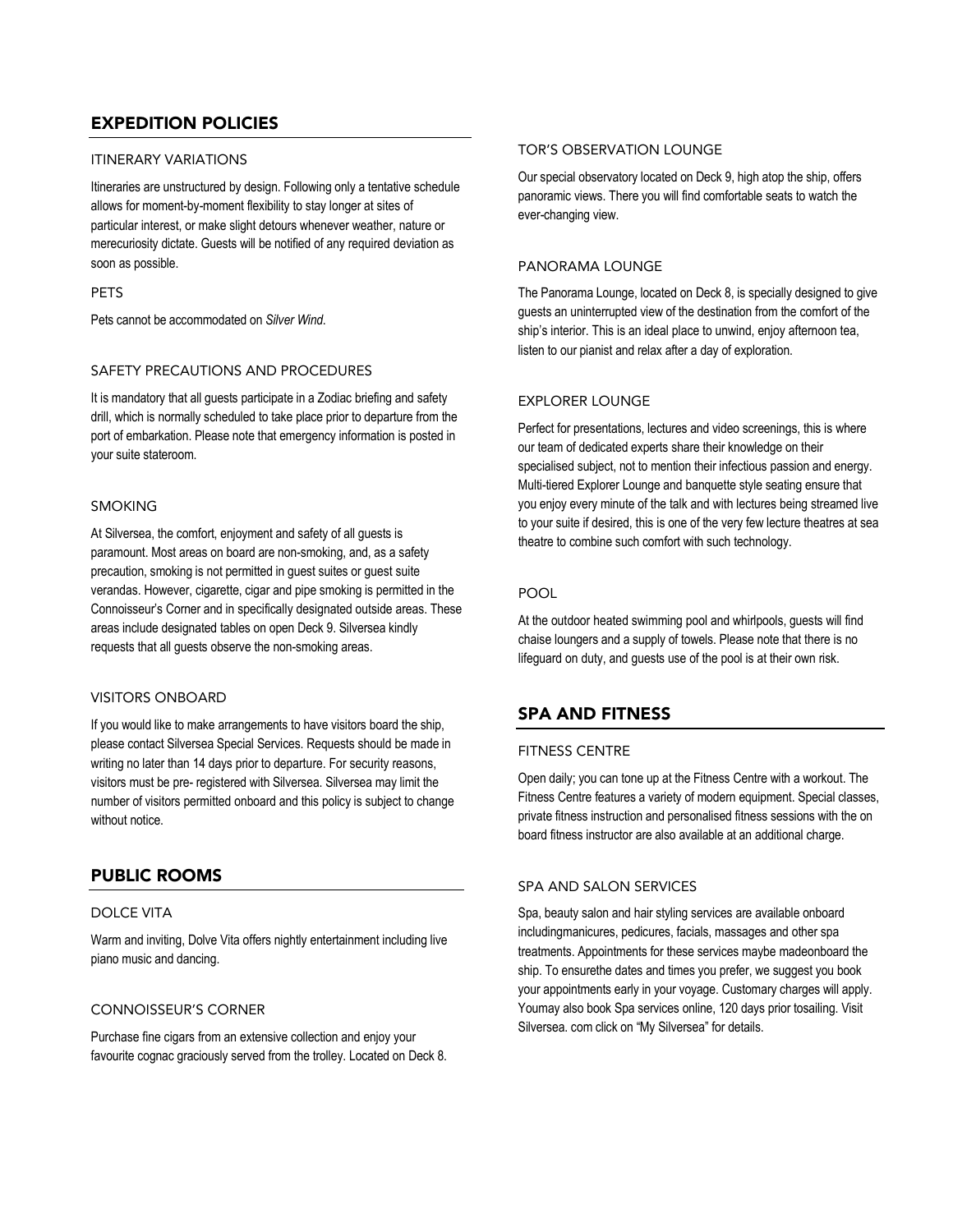#### CRUISE LITE DINING

Choose from dishes that are lower in fat, calories, sodium and cholesterol, as well as vegetarian, vegan and low-carb options at every meal.

#### VALUABLES

Your suite/stateroom is equipped with a personal safe and jewellery box, located inside your closet. Please take great care with your money, jewellery, cameras, binoculars, documents and any other articles that you retain in your personal control or keep in your suite/stateroom, as Silversea is not responsible for damage to, or loss of, these items

# WHAT TO PACK

#### PACKING ESSENTIALS

#### CLOTHING ABOARD THE SHIP

Shipboard attire ranges from casual to informal. Casual wear is appropriate for daytime aboard ship or ashore, and consists of standard sports outfits as worn at five-star resorts. Shoes should be flat or low heeled for deck activities. Evening attire is casual with the exception of the Captain's Welcome Aboard and Farewell Dinners, which are informal. On casual evenings, open-neck shirts, trousers and casual wear are appropriate.

On the two informal evenings, women usually wear dresses or trouser suits; men wear jackets (tie optional). Remember to pack swimwear.

#### CLOTHING ASHORE

The right gear is essential for enjoying the full experience of your Silversea Expedition without the limitations of weather and other conditions. Clothing that can be layered to accommodate different temperatures is most versatile and comfortable. When visiting certain sacred sites or attending certain ceremonies, guests should show respect for the local culture by not wearing shorts or skirts above the knee or women with bare shoulders. A detailed packing list is provided at silversea.shiptoshoretraveler.com

#### ANTARCTICA

For guests sailing aboard Antarctic voyages, please be sure to select the size for your complimentary parka online. Prior to packing your gear for Antarctica, it is very important to thoroughly clean all equipment (hiking gear, trousers, boots, fleece, Velcro closures, etc.) to avoid accidentally bringing in foreign seeds, grasses or bacteria. Boots and clothes can carry seeds to Antarctica and introduce species from all over the world. It is recommended that you flip all pockets inside out and remove any residue. It is our responsibility to protect this pristine environment.

#### ESSENTIAL CLOTHING ITEMS

- Rain jacket waterproof and breathable.
- Rain or wind trousers waterproof and breathable.
- •

#### ADDITIONAL ITEMS NEEDED FOR POLAR VOYAGES

- Insulated parka/ski jacket, down or synthetic able to accommodate your sweater/jumper underneath. For guests sailing aboard Antarctic voyages, a parka is provided onboard compliments of Silversea. Please be sure to select the size for your complimentary parka online. Go to Silversea.com/MySilversea
- Heavyweight fleece top or wool sweater.
- Mid-weight fleece top.
- Mid-weight fleece trousers.
- Mid-weight thermal underwear tops and bottoms (synthetic or wool).
- Wool or fleece hat.
- Waterproof warm gloves (2 pairs).
- Wool or wool blend socks and thin sock liners.
- Heavier, ski-type gloves (2pairs).
- Heat-treated foot warming insoles and hand warmers.
- Lightweight and waterproof backpack for carrying your items ashore and keeping your arms free for embarking/ disembarking the Zodiacs. (Provided onboard for all Expedition voyages, compliments of Silversea.)
- Waterproof, knee-high, rubber boots (wellies) with non-slip soles (For your comfort we recommend you bring your own boots. Boots are available onboard, however, quantities and sizes cannot be guaranteed).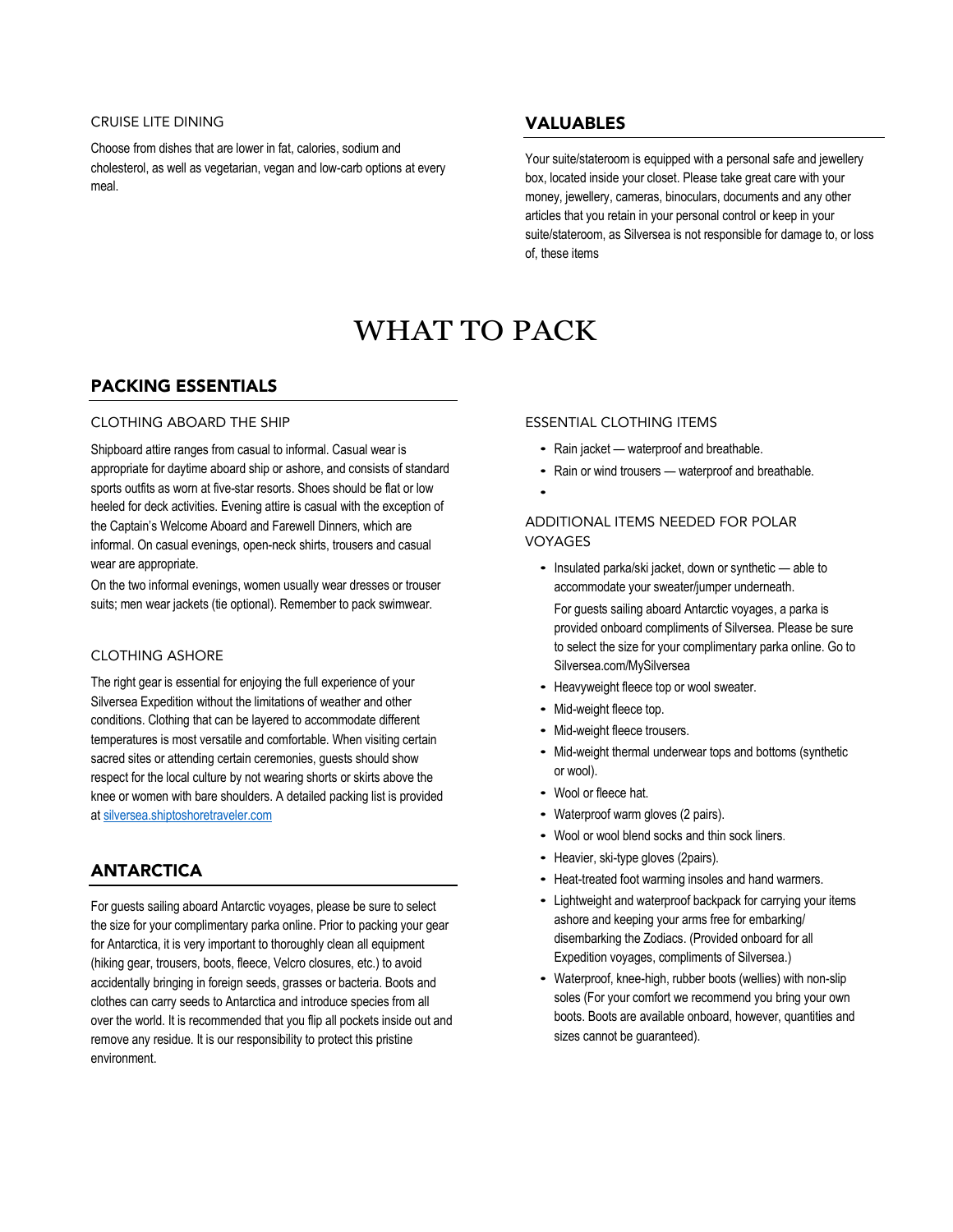- Pair of good sunglasses with U.V. filter protection. During the expedition, the sun can shine for many hours each day and light reflection off the ice can be harmful to under- protected eyes.
- Protective lotion for lips hands and face. Reflected glare from sun, water, ice and snow, can be intense.

Wind chill can be a significant feature of a polar expedition. When the wind is constant, you can be robbed of body heat quickly. Adequate wind and rain gear is vital. Cotton is ideal in warm weather; however, once it becomes wet, it will drain your body heat. Bring wool or synthetics such as Capilene, MTS and Thermax instead. Always test layers before a trip. The outer layer should fit easily over the inside ones without binding and bunching up.

#### OPTIONAL FIELD GEAR

Camera, film, memory cards and extra batteries. Bring more film and/or memory cards than you think you will need. Certain film types will be difficult to purchase or unavailable once the trip begins. Test your camera before leaving home to ensure it is working properly, and pack the manual for reference, should unexpected problems arise.

- Consider bringing a camera beanbag to support your 300mm+ lens for your camera's stabilisation.
- Binoculars are an essential part of your field gear and will enhance your experience ashore. Purchase a compact set and test them out before travelling.
- Motion sickness remedies.
- Spare contact lenses or glasses.
- A few large zip-seal bags to keep camera gear dry whilst riding in the Zodiac and during wet shore landings.
- Reading and writing materials.
- Insect repellent.
- A lightweight, collapsible, walking staff (also called a trekking pole) provides a sense of security, increased balance and confidence when walking on ice, snow and rugged terrain.
- Ski-Mask, which may be helpful in snowy conditions while in the Antarctic.

#### ARCTIC

For guests sailing aboard Arctic voyages, please be sure to select the size for your complimentary parka online.

When visiting certain sacred sites or attending certain ceremonies, guests should show respect for the local culture by not wearing shorts or skirts above the knee. Women should not show bare shoulders.

Prior to packing your gear for the Arctic, it is very important to thoroughly clean all equipment (hiking gear, trousers, boots, fleece, Velcro closures, etc.) to avoid accidentally bringing in foreign seeds, grasses or bacteria. Boots and clothes can carry seeds to the Arctic and introduce species from all over the world. It is recommended that you flip all pockets inside out and remove any residue. It is our responsibility to protect this pristine environment.

#### ESSENTIAL CLOTHING ITEMS

- Rain jacket waterproof and breathable.
- Rain or wind trousers waterproof and breathable.

#### ADDITIONAL ITEMS NEEDED FOR POLAR VOYAGES

- Insulated parka/ski jacket, down or synthetic able to accommodate your sweater/jumper underneath. For guests sailing aboard Arctic voyages, a parka is provided onboard compliments of Silversea. Please be sure to select the size for your complimentary parka online. Go to Silversea.com/ MySilversea
- Heavyweight fleece top or wool sweater.
- Mid-weight fleece top.
- Mid-weight fleece trousers.
- Mid-weight thermal underwear tops and bottoms (synthetic or wool).
- Wool or fleece hat.
- Waterproof warm gloves (2 pairs).
- Wool or wool blend socks and thin sock liners.
- Heavier, ski-type gloves (2 pairs).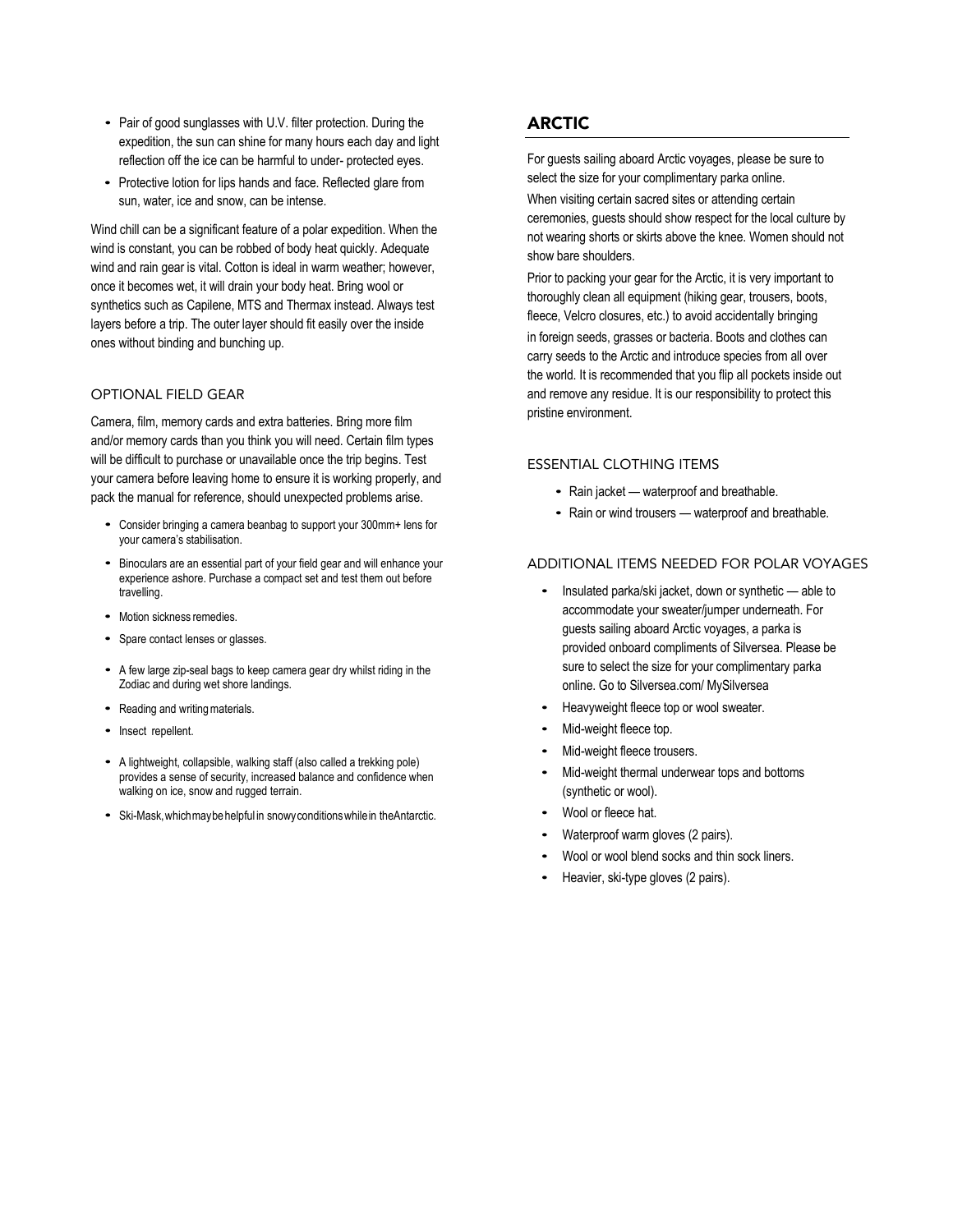- Heat-treated foot warming insoles and hand warmers.
- Lightweight and waterproof backpack for carrying your items ashore and keeping your arms free for embarking/ disembarking the Zodiacs. (Provided onboard for all Expedition voyages, compliments of Silversea.)
- <span id="page-14-0"></span>• Waterproof, knee-high, rubber boots (wellies) with non-slip soles (For your comfort we recommend you bring your own boots. Boots are available onboard, however, sizes cannot be quaranteed).
- Pair of good sunglasses with U.V. filter protection. During the expedition, the sun can shine for many hours each day and light reflection off the ice can be harmful to under- protected eyes.
- Protective lotion for lips hands and face. Reflected glare from sun, water, ice and snow, can be intense.

Wind chill can be a significant feature of a polar expedition. When the wind is constant, you can be robbed of body heat quickly. Adequate wind and rain gear is vital. Cotton is ideal in warm weather; however, once it becomes wet, it will drain your body heat. Bring wool or synthetics such as Capilene, MTS and Thermax instead. Always test layers before a trip. The outer layer should fit easily overtheinside ones without binding and bunching up.

#### OPTIONAL FIELD GEAR

- Camera, film, memory cards and extra batteries. Bring more film and/or memory cards than you think you will need. Certain film types will be difficult to purchase or unavailable once the trip begins. Test your camera before leaving home to ensure it is working properly, and pack the manual for reference, should unexpected problems arise.
- Consider bringing acamera beanbag to support your 300mm+ lens for your camera's stabilisation.
- Binoculars are an essential part of your field gear and will enhance your experience ashore. Purchase a compact set and test them out before travelling to the Arctic.
- Motion sickness remedies.
- Spare contact lenses or glasses.
- A few large zip-seal bags to keep camera gear dry whilst riding in the Zodiac and during wet shore landings.
- Reading and writing materials.
- Insect repellent. A mosquito head net is also recommended for Iceland, Greenland and the Canadian Arctic.
- A lightweight, collapsible, walking staff (also called a trekking pole) provides a sense of security, increased balance and confidence when walking on ice, snow and rugged terrain.
- Ski-Mask, which may be helpful in snowy conditions while in the Arctic.

#### EUROPE & THE BRITISH ISLES

#### ESSENTIAL ITEMS NEEDED

- Rain jacket waterproof and breathable.
- Rain or wind trousers waterproof and breathable.
- Comfortable walking shoes with rubber soles— for use onboard the ship and during expeditions.

#### ADDITIONAL ITEMS NEEDED

- Windbreaker or lightweight jacket.
- Several different weight sweaters (wool or fleece).
- Mid-weight fleece tops.
- Lightweight thermal underwear.
- Cotton slacks.
- Gloves.
- Bathing suit, for use in ship's heated whirlpools.
- Hiking boots and hiking socks.

#### TRAVEL ACCESSORIES

- Polarised, dark sunglasses and retainer strap.
- Sunblock and lip balm.
- Insect repellent.
- Small personal first-aid kit.
- A complimentary water-resistant backpack is provided onboard.
- A complimentary Stainless Steel Water bottle is provided onboard.

#### OPTIONAL FIELD GEAR

- Camera, film, memory cards and extra batteries. Bring more film and/or memory cards than you think you will need. Certain film types will be difficult to purchase or unavailable once the trip begins. Test your camera before leaving home to ensure it is working properly, and pack the manual for reference, should unexpected problems arise.
- Consider bringing camera beanbag to support your 300mm+ lens for your camera's stabilisation.
- Binoculars are an essential part of your field gear and will enhance your experience ashore. Purchase a compact set and test them out before travelling.
- A lightweight, collapsible, walking staff (also called a trekking pole) provides a sense of security, increased balance and confidence when walking on rugged terrain.
- Motion sickness remedies.
- Spare contact lenses or glasses.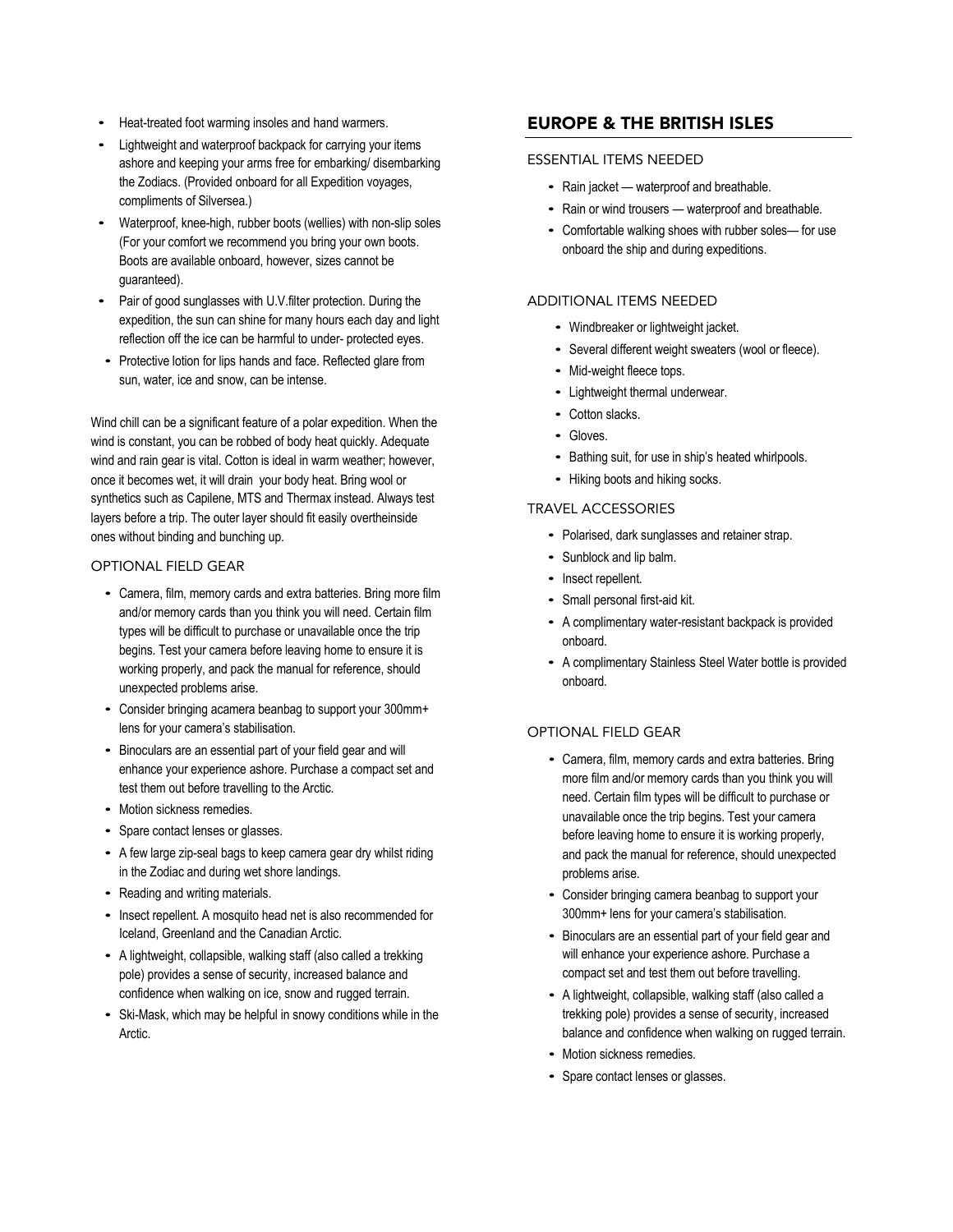- A few large zip-seal bags to keep camera gear dry whilst riding in the Zodiac and during wet shore landings.
- Reading and writing materials

#### WARM WEATHER

#### ADDITIONAL ITEMS NEEDED

- Rain jacket waterproof and breathable.
- Sturdy, quick-drying reef walkers for getting into and out of the Zodiacs, NOT flip-flops. Water shoes that can slip off easily should be avoided.
- Comfortable walkingshoes with rubber soles –foruse onboard the ship and during expeditions.
- Long-sleeved shirts and blouses.
- Lightweight sweater for cooler evenings.
- Lightweight longtrousers.
- Knee-length walking shorts.
- Bathing suit, for use in ship's heated whirlpools or on certain excursions.
- Hat and SPF 30 shirt for sun protection.

#### TRAVEL ACCESSORIES

- Polarised, dark sunglasses and retainer strap.
- Sunblock and lip balm.
- Insect repellent.
- Small personal first-aid kit.
- A complimentary water-resistant backpack is provided onboard.
- A complimentary Stainless Steel Water bottle is provided onboard.

#### OPTIONAL FIELD GEAR

- Camera, film, memory cards and extra batteries. Bring more film and/or memory cards than you think you will need. Certain film types will be difficult to purchase or unavailable once the trip begins. Test your camera before leaving home to ensure it is working properly, and pack the manual for reference, should unexpected problems arise.
- Consider bringing camera beanbag to support your 300mm+ lens for your camera's stabilisation.
- Binoculars are an essential part of your field gear and will enhance your experience ashore. Purchase a compact set and test them out before travelling.
- Motion sickness remedies.
- Spare contact lenses or glasses.
- A few large zip-seal bags to keep camera gear dry whilst riding in the Zodiac and during wet shore landings.
- Reading and writing materials.
- Favourite energy snacks.

#### OTHER ITEMS TO PACK

Some toiletries are available in the Boutique onboard, as well as limited quantities and varieties of film and batteries for your camera. However, we do suggest that you pack a substantial supply of essential items, since they may be unavailable in foreign ports and remote destinations. Also, be sure to bring an ample supply of over-the-counter medications and prescription drugs in your carry-on hand luggage